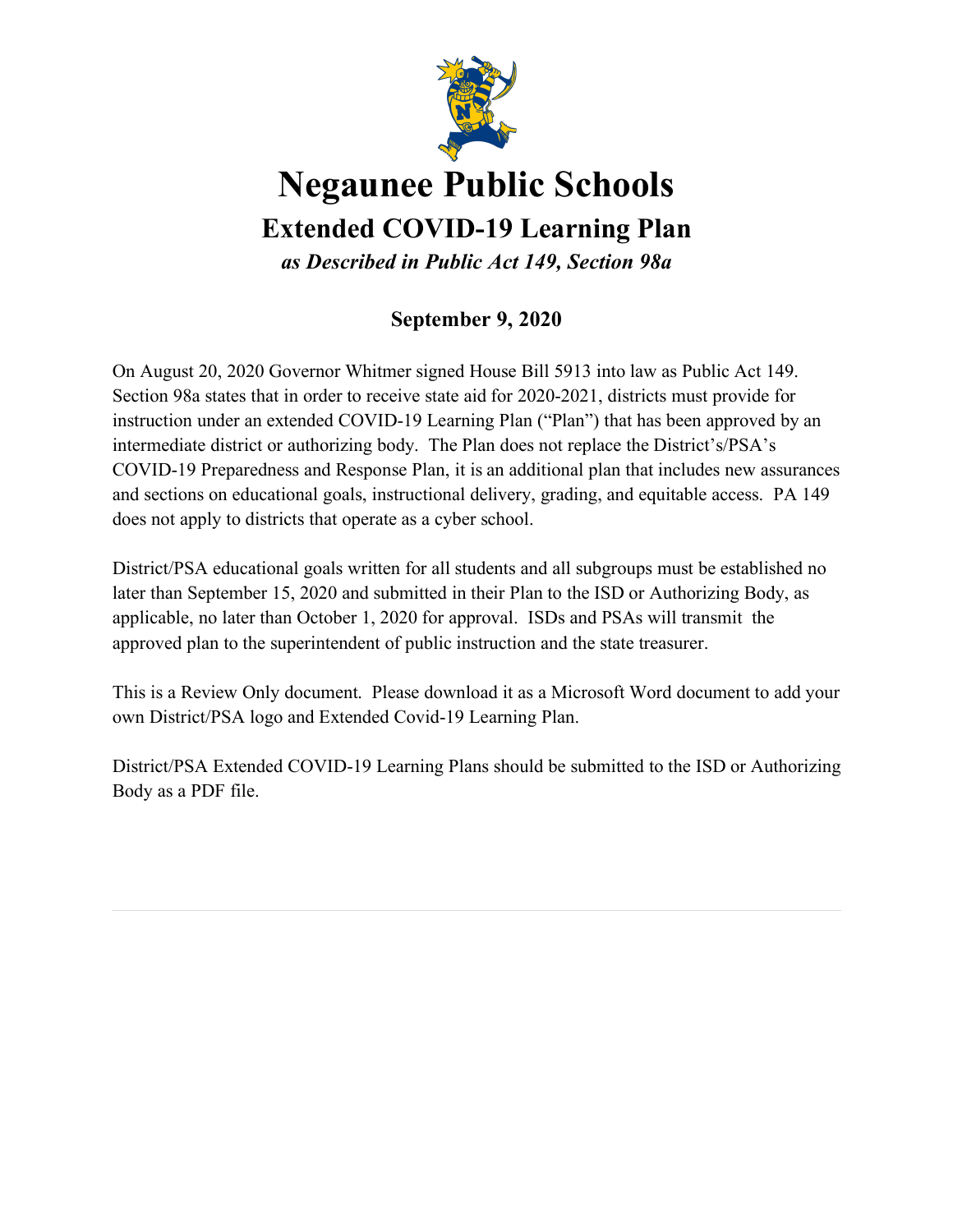# **Negaunee Public Schools Extended COVID-19 Learning Plan**

Address of School District/PSA: 101 South Pioneer Avenue Negaunee, MI. 49866 District/PSA Code Number: 52090 District/PSA Website Address: www.negauneeschools.org District/PSA Contact and Title: Dan Skewis, Superintendent of Schools District/PSA Contact Email Address: dan.skewis@negauneeschools.org Name of Intermediate School District/PSA: Marquette Alger RESA Name of PSA Authorizing Body (if applicable): Date of Adoption by Board of Education/Directors: September 21, 2020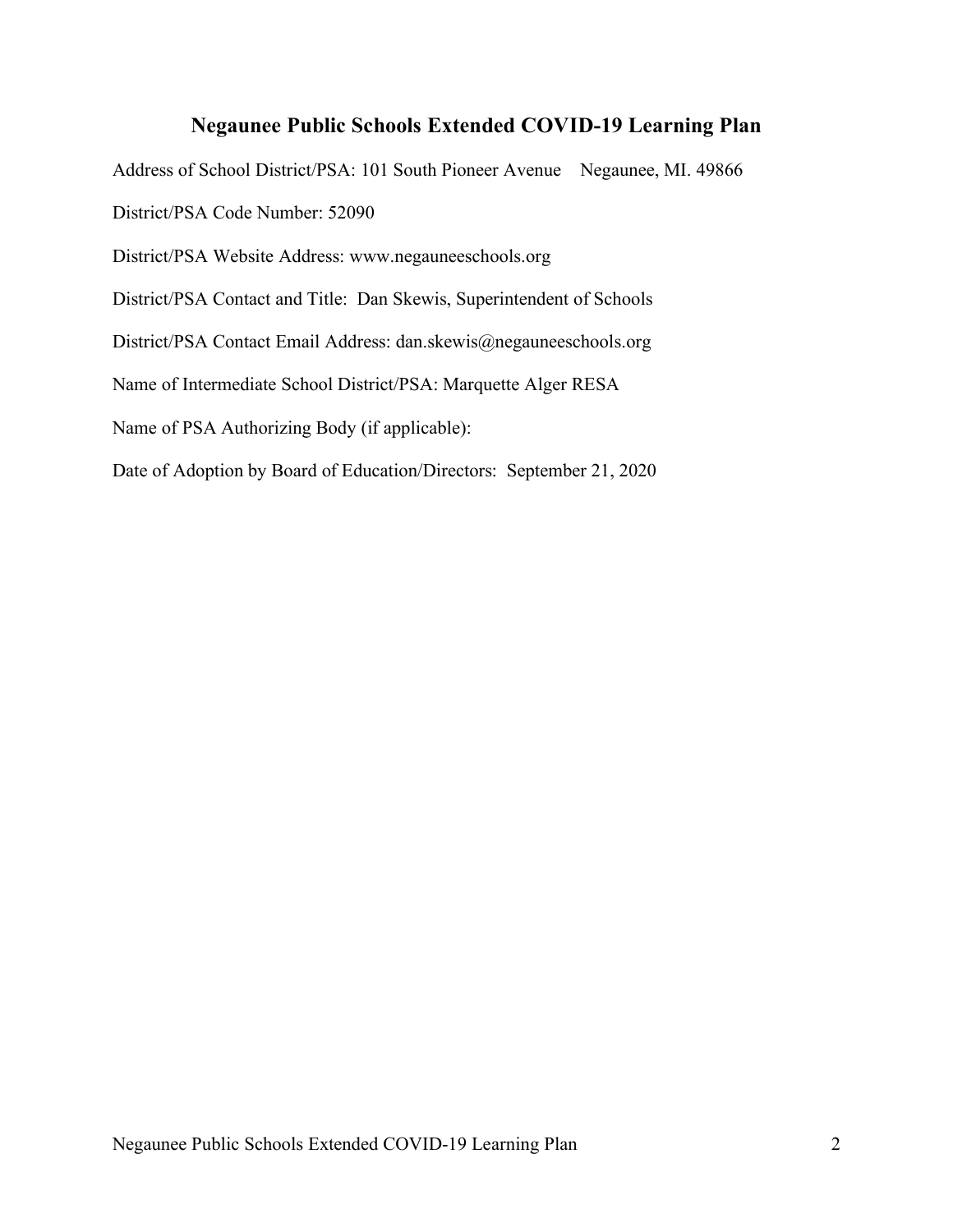### **Assurances**

- 1. The District/PSA will make their board approved Extended COVID-19 Learning Plan accessible through the transparency reporting link located on the District's/PSA's website no later than October 1, 2020.
- 2. The District/PSA will create and make available on its transparency reporting link located on the District/PSA's website, a report concerning the progress made in meeting the educational goals contained in its Extended COVID-19 Learning Plan not later than February 1, 2021, for goals its expected would be achieved by the middle of the school year and not later than the last day of school of the 2020-2021 school year for goals the District/PSA expected would be achieved by the end of the school year.
- 3. Benchmark Assessments: The District/PSA will
	- select a benchmark assessment or benchmark assessments that is/are aligned to state standards.
	- administer the approved benchmark assessment, or local benchmark assessment, or any combination thereof, to all pupils in grades K to 8 to measure proficiency in reading and mathematics within the first nine weeks of the 2020-2021 school year and again not later than the last day of the of the 2020-2021 school year.
- 4. If delivering pupil instruction virtually, the District/PSA will
	- provide pupils with equitable access to technology and the internet necessary to participate in instruction, and
	- expose each pupil to the academic standards that apply for each pupil's grade level or courses in the same scope and sequence as the District/PSA had planned for that exposure to occur for in-person instruction.
- 5. The District/PSA, in consultation with a local health department will develop guidelines concerning appropriate methods for delivering pupil instruction for the 2020-2021 school year that are based on local data that are based on key metrics. *Note: A determination concerning the method for delivering pupil instruction shall remain at the District/PSA Board's discretion.* Key metrics that the District/PSA will consider shall include at least all of the following:
	- COVID-19 Cases or Positive COVID-19 tests
	- Hospitalizations due to COVID-19
	- Number of deaths resulting from COVID-19 over a 14-day period
	- COVID-19 cases for each day for each 1 million individuals
	- The percentage of positive COVID-19 tests over a 4-week period
	- Health capacity strength
	- Testing, tracing, and containment infrastructure with regard to COVID-19
- 6. If the District/PSA determines that it is safe to provide in-person instruction to pupils, the District/PSA will prioritize providing in-person instruction to pupils in grades K to 5 who are enrolled in the District/PSA.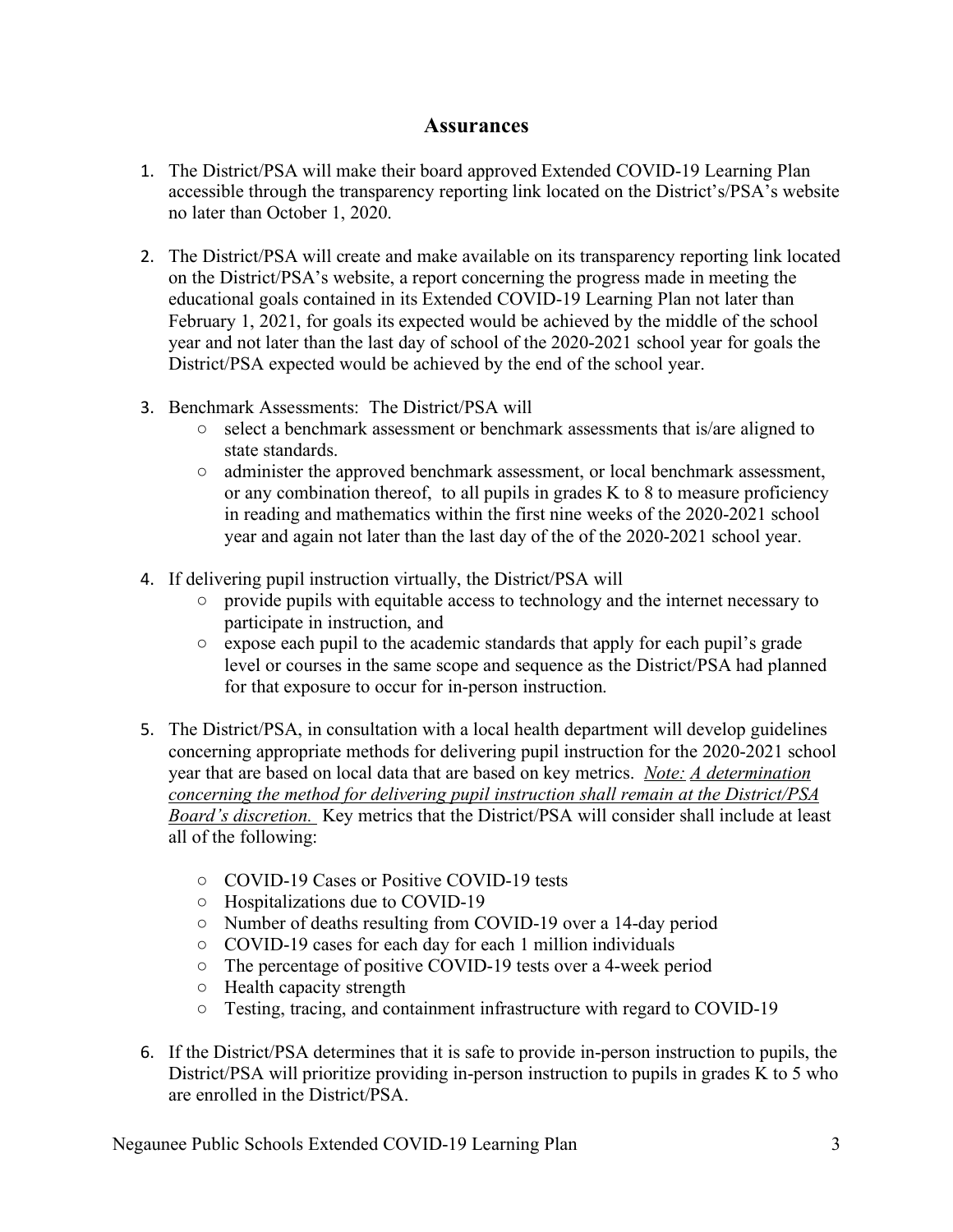- 7. The District/PSA assures that
	- instruction will be delivered as described in this plan and approved by the District/PSA Board,
	- $\circ$  the description of instructional delivery in this plan matches the delivery of instruction to be delivered during the 2020-2021 school year,
	- the District/PSA will re-confirm how instruction will be delivered during the 2020-2021 school year thirty days after the approval of the plan, and every 30 days thereafter at a meeting of the Board, and
	- public comment will be solicited from the parents or legal guardians of the pupils enrolled in the District/PSA during a public meeting described in PA-149.
- 8. The District/PSA will ensure that students with disabilities will be provided with equitable access to instruction and accommodation in accordance with applicable state and federal laws, rules and regulations.
- **9.** The District/PSA will ensure that two (2), 2-way interactions occur between a pupil enrolled in the District/PSA and the pupil's teacher or at least one (1) of the pupil's teachers during each week of the school year for at least 75% of the pupils enrolled in the District/PSA. The District/PSA will publicly announce its weekly interaction rates at each District/PSA Board meeting where it re-confirms how instruction is being delivered. The District/PSA will make those rates available through the transparency reporting link located on the District/PSA website each month for the 2020-2021 school year.

 $\frac{1}{2}$   $\frac{1}{2}$   $\frac{1}{2}$   $\frac{1}{2}$   $\frac{1}{2}$ 

President of the Board of Education/Directors

September 10, 2020 Date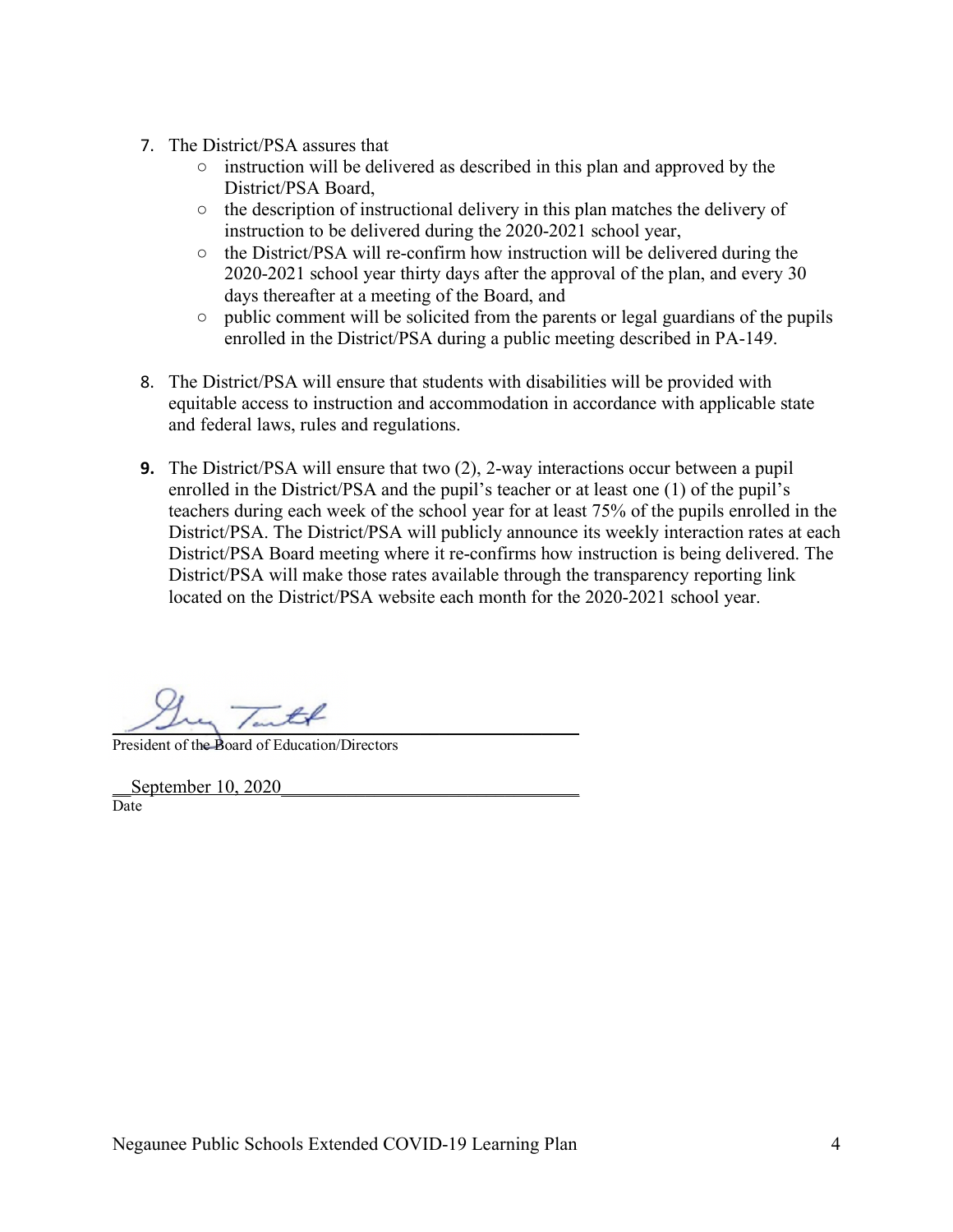# **Learning Plan Narrative**

#### **Opening Statement**

• Please provide a statement indicating why an Extended COVID-19 Learning Plan is necessary to increase pupil engagement and achievement for the 2020-2021 school year.

An Extended COVID-19 Learning Plan is necessary to increase pupil engagement and achievement for the 2020-21 school year, due to Negaunee Pubic Schools wanting to ensure student accountability. At the conclusion of the 2019-20 school year, the State of Michigan did not make it a requirement for students to complete coursework from March 16 through the end of the school year. Fortunately, most of our students did participate in the distance learning to end last year. To start this school year, we wanted to make sure we gave options for ALL students to receive a full education. The two options we have presented to our students and their families are face to face (which we feel is the best way to teach our students) and virtual.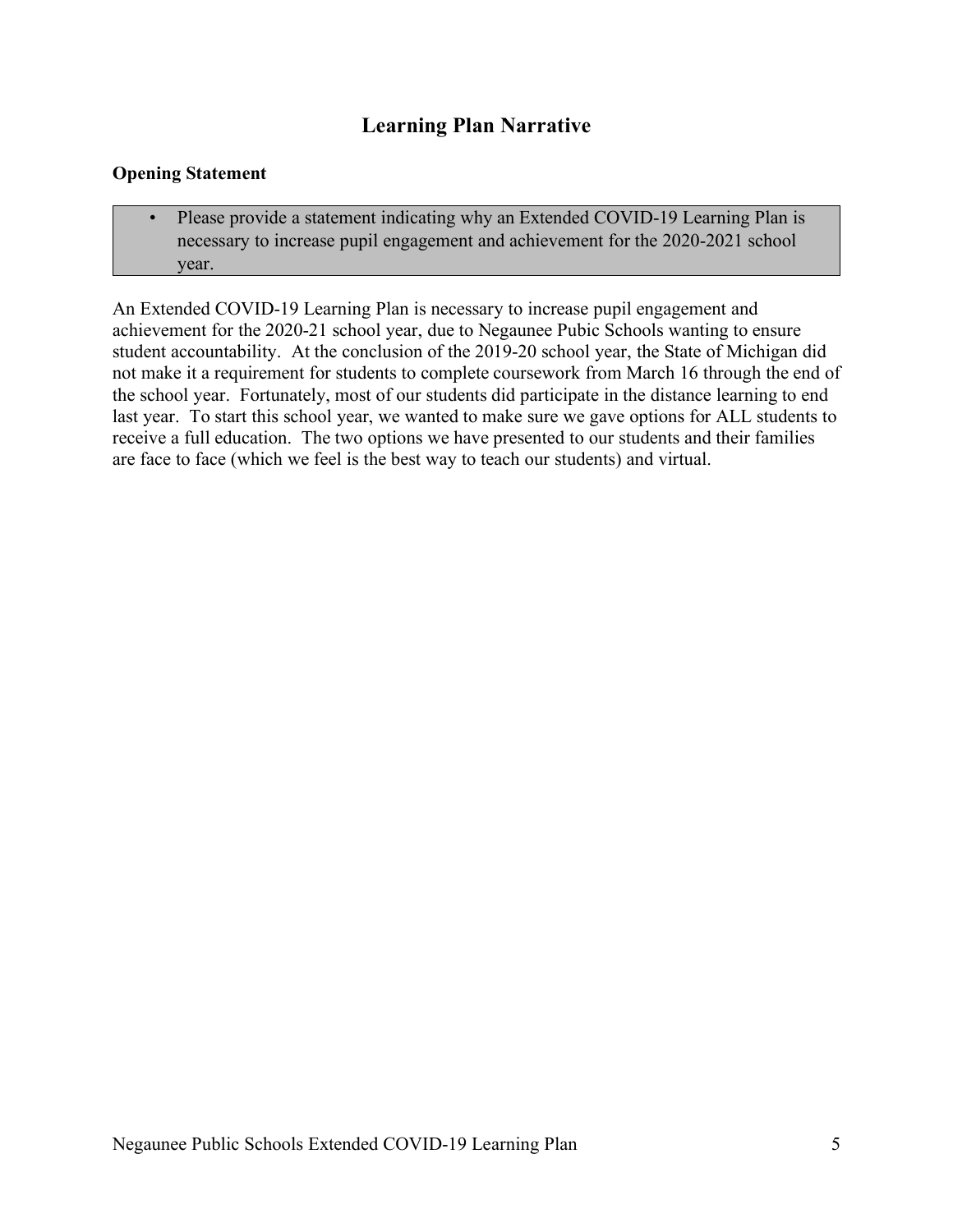# **Educational Goals**

- **Please outline and describe** the educational goals expected to be achieved for the 2020-2021 school year. The District/PSA must establish all of its goals no later than September 15, 2020. Authorizing bodies expect PSA educational goals will be aligned to the educational goal within your charter contract.
- **Specify** which goals are expected to be achieved by the middle of the school year and which goals are expected to be achieved by the end of the school year.
- **Ensure** that all of the following apply to the educational goals described in this section: (a) The goals include increased pupil achievement or, if growth can be validly and reliably measured using a benchmark assessment or benchmark assessments, growth on a benchmark assessment in the aggregate and for all subgroups of pupils; (b) The District/PSA benchmark assessment(s) are aligned to state standards and will be administered to all pupils K-8 at least once within the first 9 weeks of the 2020-2021 school year and not later than the last day of the 2020-2021 school year to determine whether pupils are making meaningful progress toward mastery of these standards; and (c) the District's/PSA's educational goals are measurable through a benchmark assessment or benchmark assessments.
- To the extent practicable, the District/PSA will administer the same benchmark assessment or benchmark assessments that it administered to pupils in previous years.

# **Lakeview Elementary** (both goals to be assess at the end of the school year)

- At least 90% of students will increase their math pre-test score by 50 percentage points or attain at least a 70% score on the post-cumulative Math assessment by the end of the school year. The results will be based on student's performance who are in attendance at least 90% of the time.
	- The pre-test will be given within the first six weeks of the school year.
- At least 85% of students with a 90% or higher attendance rate will show academic growth in reading by passing/moving up at least one Guided Reading level or having an increase in their RIT score during the academic year.
	- The baseline Guided Reading level will be established within the first four weeks of the school year.

# **Negaunee Middle School** (goals to be assessed at the end of each semester)

- At least 85% of students who are in attendance 90% of the semester will show improvement from the pre-test to the post-test in the respective subject areas.
	- Pre-tests will be given within the first three weeks of the school year.
	- Post-tests will be given within the last week of the semester.

# **Negaunee High School** (goals to be assessed at the end of each semester)

- At least 85% of students who are in attendance 90% of the semester will show improvement from the pre-test to the post-test in the respective subject areas.
	- Pre-tests will be given within the first three weeks of the school year.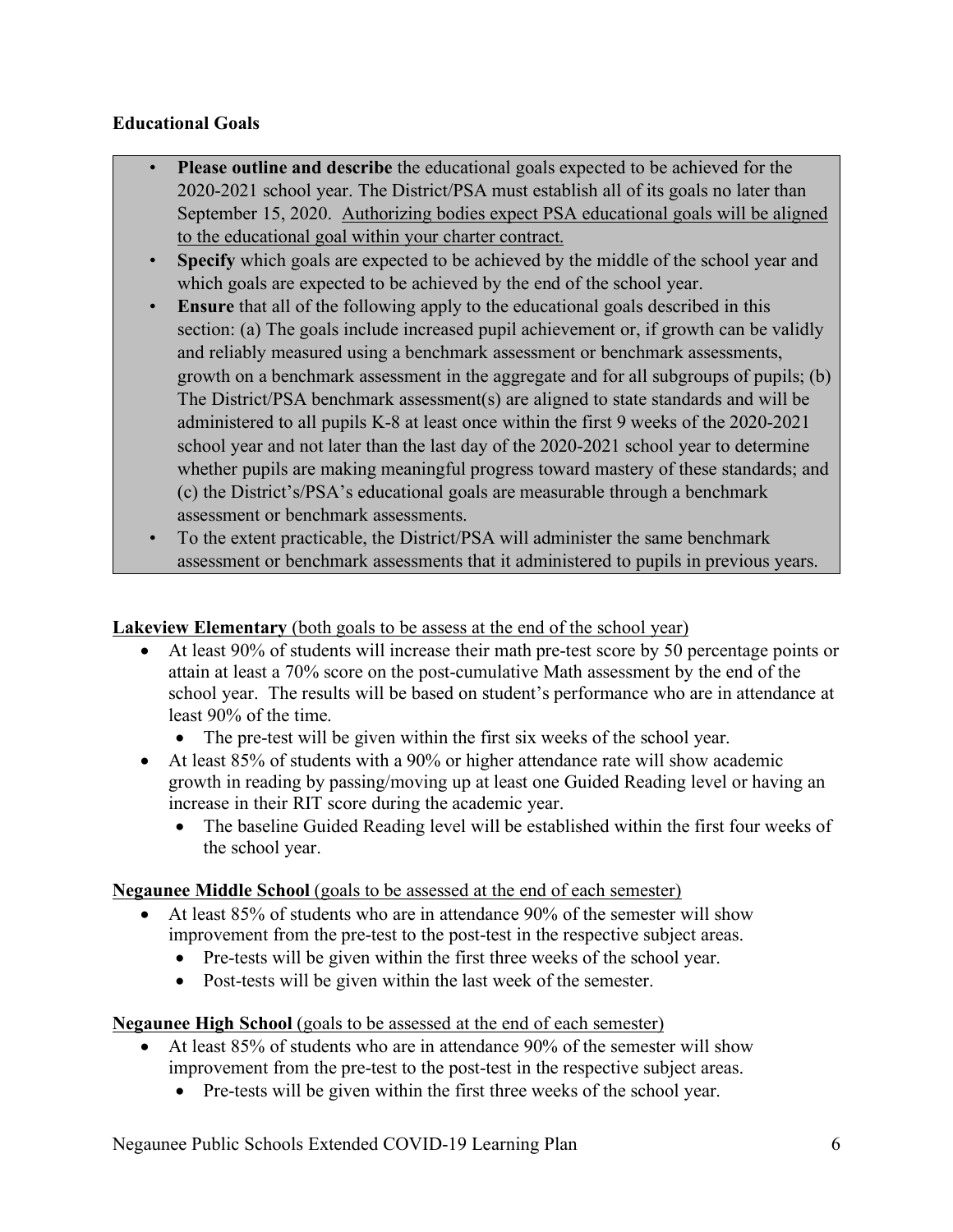• Post-tests will be given within the last week of the semester.

NOTE: The creation of all benchmark assessments is based off of the MDE State Standards.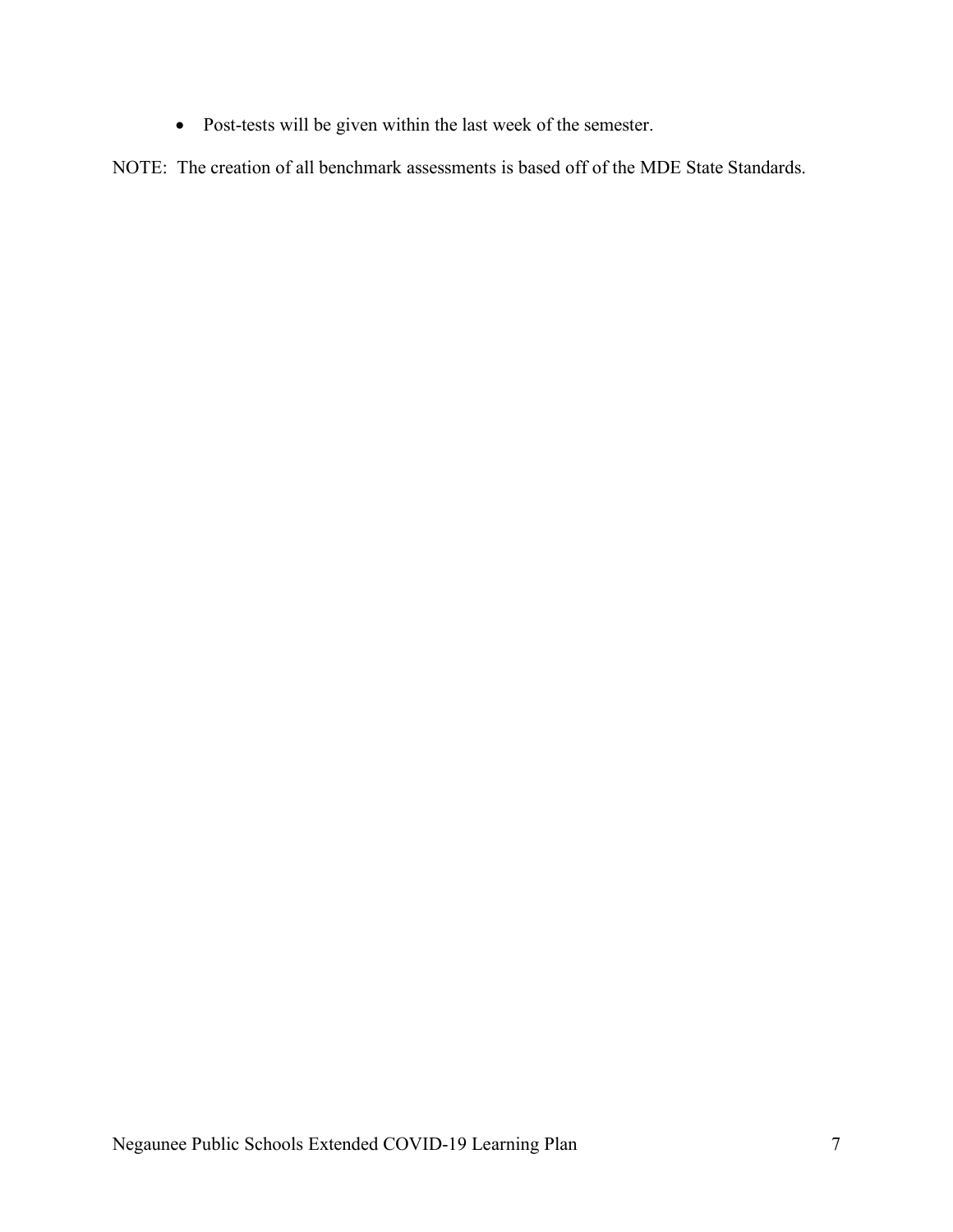#### **Instructional Delivery & Exposure to Core Content**

• **Please describe** how and where instruction will be delivered during the 2020-2021 school year. (e.g. instruction may be delivered at school or a different location, inperson, online, digitally, by other remote means, in a synchronous or asynchronous format, or any combination thereof).

#### **IF REGION 8 OF THE STATE OF MICHIGAN DROPS BACK TO PHASE THREE OF THE MICHIGAN SAFE START PLAN, THE FOLLOWING PLAN WILL BE IN PLACE**

Negaunee Public Schools will use a variety of methods when providing alternative modes of instruction other than face to face instruction. We will determine internet accessibility at home by providing a survey for families to take. If a student has strong enough internet service, he/she will receive instruction from their teacher via Google Classroom, Hippo Video, Google Meet and Zoom. When online instruction begins, teachers will load prerecorded lessons every Monday morning. The students will click on the link in Google Classroom to watch the lesson(s). Due to the availability of space within our Google license, teachers will actually record the lessons using Hippo Video. Once the recording is complete, Hippo Video will create a link to the video on their site. This link will be copied and pasted onto the teachers' Google Classroom. Two different times during the week, our teachers will have "office hours." This will be done in a live format using either Google Meet or Zoom. Students will receive an invitation from their teacher and can participate in a question and answer session. Two one-hour sessions are required for each teacher. Students will turn assignments in to their teacher electronically. In most situations, students will share their assignments with the teacher through Google Classroom.

- If a student participates in on-line instruction, they must have internet service capable of streaming live video. If they do, they will also need access to an electronic device (computer, tablet, Chromebook, etc…). We will offer students to "check-out" Chromebooks from our District. They will sign a waiver prior to checking them out. The Chromebooks have security installed, so there won't be any issues with inappropriate sites. During the COVID-19 shutdown to end the 2019-20 school year, we checked out over 500 machines.

If a student does not have Internet at home, they will receive instruction via learning packets. Teachers will create packets of information (notes from the lesson, assignments, etc . . .) for the students. These will be delivered by our school buses every Monday morning. Students will have the week to work on the assignments. Students will also be encouraged to call the teacher with questions during the office hours the teacher has set aside. These weekly assignments will be due the following Monday. An instructional aide, who will be riding on the school bus, will collect the finished homework at the same time the new packet is given. Teachers will then grade the assignments once they have received them. If a student does not have internet access, but they do have a computer at home, they will receive a flash drive in their packet with the recorded lessons on them. By having the flash drives, students will be able to view the lesson in the same way an on-line student can.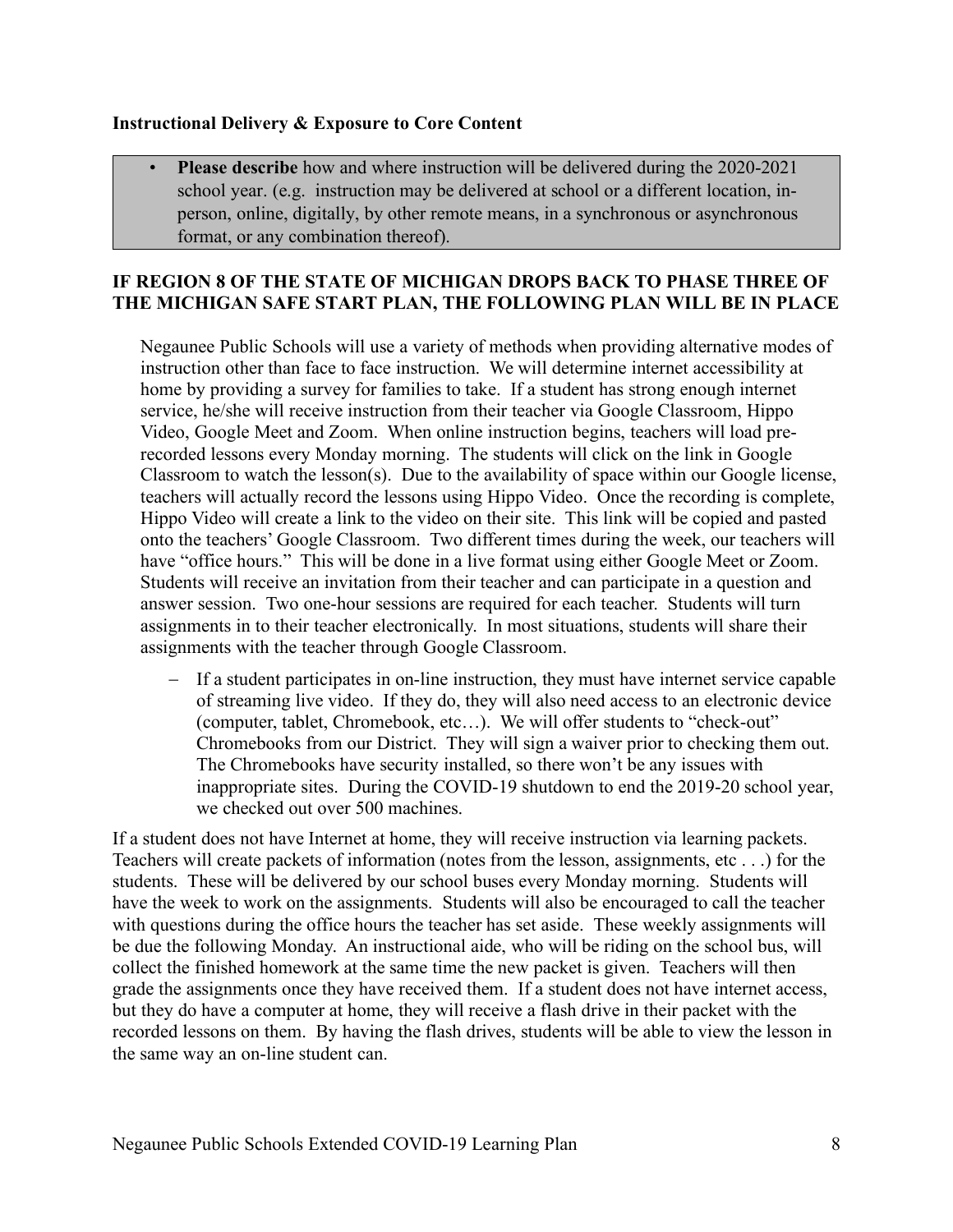#### **IF REGION 8 OF THE STATE OF MICHIGAN STAYS IN EITHER PHASE FOUR OR FIVE OF THE MICHIGAN SAFE START PLAN, THE FOLLOWING PLAN WILL BE IN PLACE**

Negaunee Public Schools will offer face to face instruction with several protocols in place for students and families. Despite the restrictions, the school day will look very similar to that of a "normal" day. The restrictions in place have been developed and submitted in our first continuity of learning plan that was required prior to school beginning. If students/families do not feel safe coming to school or they disagree with some of the protocols in place, there is an online platform they can use. Negaunee Public Schools has started an online program called Irontown Virtual. We have contracted with Edgenuity to provide instruction at the K-5 level and provide both instruction and teachers at the 6-12 level. Student virtual schedules are very similar to what it would be in a face to face setting. Virtual students will have the option of enrolling back into a face to face situation after the first marking period at the elementary and middle school levels or after the first semester at the high school level. Early childhood special education students and families who do not feel same coming to school, will have an option of packet learning, as there is not an online program for them. Packets can either be picked up from school or we will deliver the packet to their home.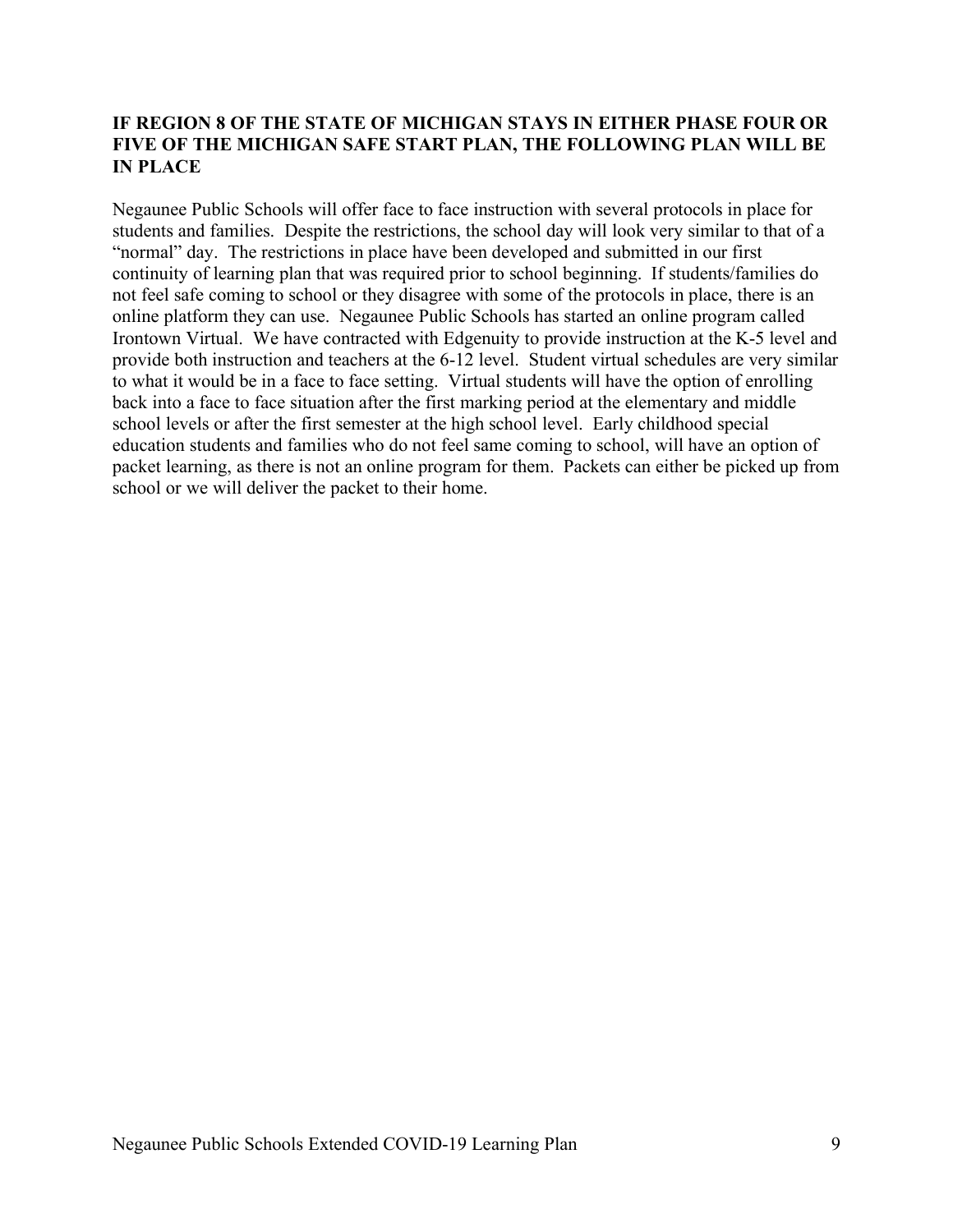• **Please describe** how instruction for core academic areas will expose each pupil to the academic standards that apply for each pupil's grade level or course in the same scope and sequence as the District/PSA had planned for that exposure to occur for in-person instruction.

Due to Negaunee Public Schools contracting with Edgenuity, a nationally certified online vendor, we are confident that instruction for core academic areas will expose each of our students to the academic standards that apply for their respective grade level. In most cases, Michigan Content Standards will be followed. There may be some subject areas (Social Studies at the K-5 level is an example) that will cover national standards. Whatever the case, we are confident our online students will be receiving instruction from an established vendor. Because of this, upon entering back for face to face instruction, students will have a smooth transition back into the classroom. At the elementary level, we will be using the curriculum provided by Edgenuity's program, but our teachers will be used for support and reteaching to our students. At the secondary level, we will be using Edgenuity's teachers, while our teachers will serve as mentors in subject areas they are highly qualified to teach.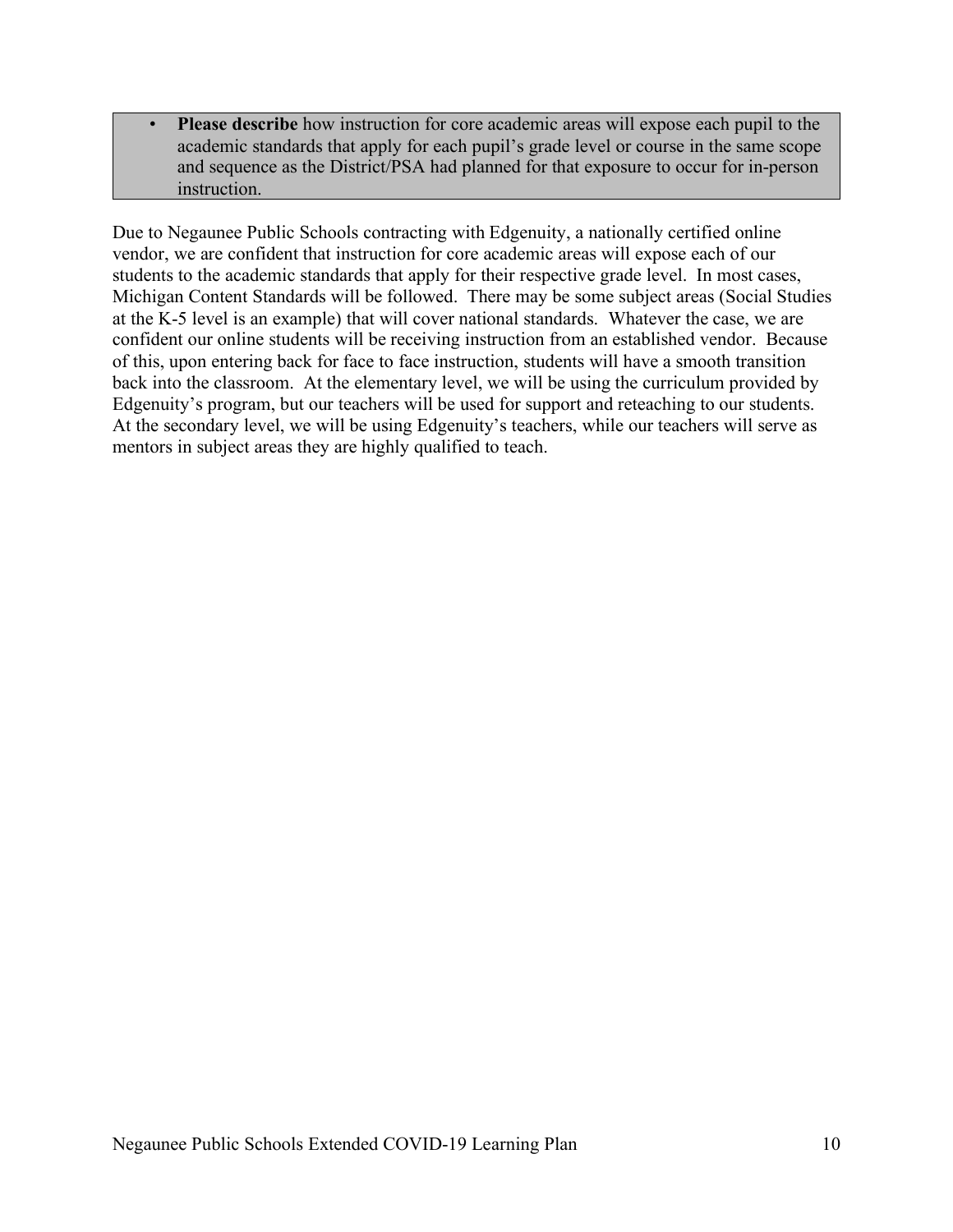• **Please describe** how pupil progress toward mastery of the standards described within this section will be graded or otherwise reported to the pupil and the pupil's parent or legal guardian.

This would be done no differently in the past. Scores would be reported to students either in person, if they chose to go face to face, or through email if they are attending virtually. This will be done with local assessments and/or standardized tests. If MSTEP will be required this year, and virtual students are interested in participating, we will make accommodations for these students to take the test in a safe manner. We will also be doing this for the October 14 SAT that our seniors will be taking. PSAT will be offered to our online students, and these students will have the ability to take the test at our school buildings. Score reports will be mailed home to all of our students for both the SAT and PSAT.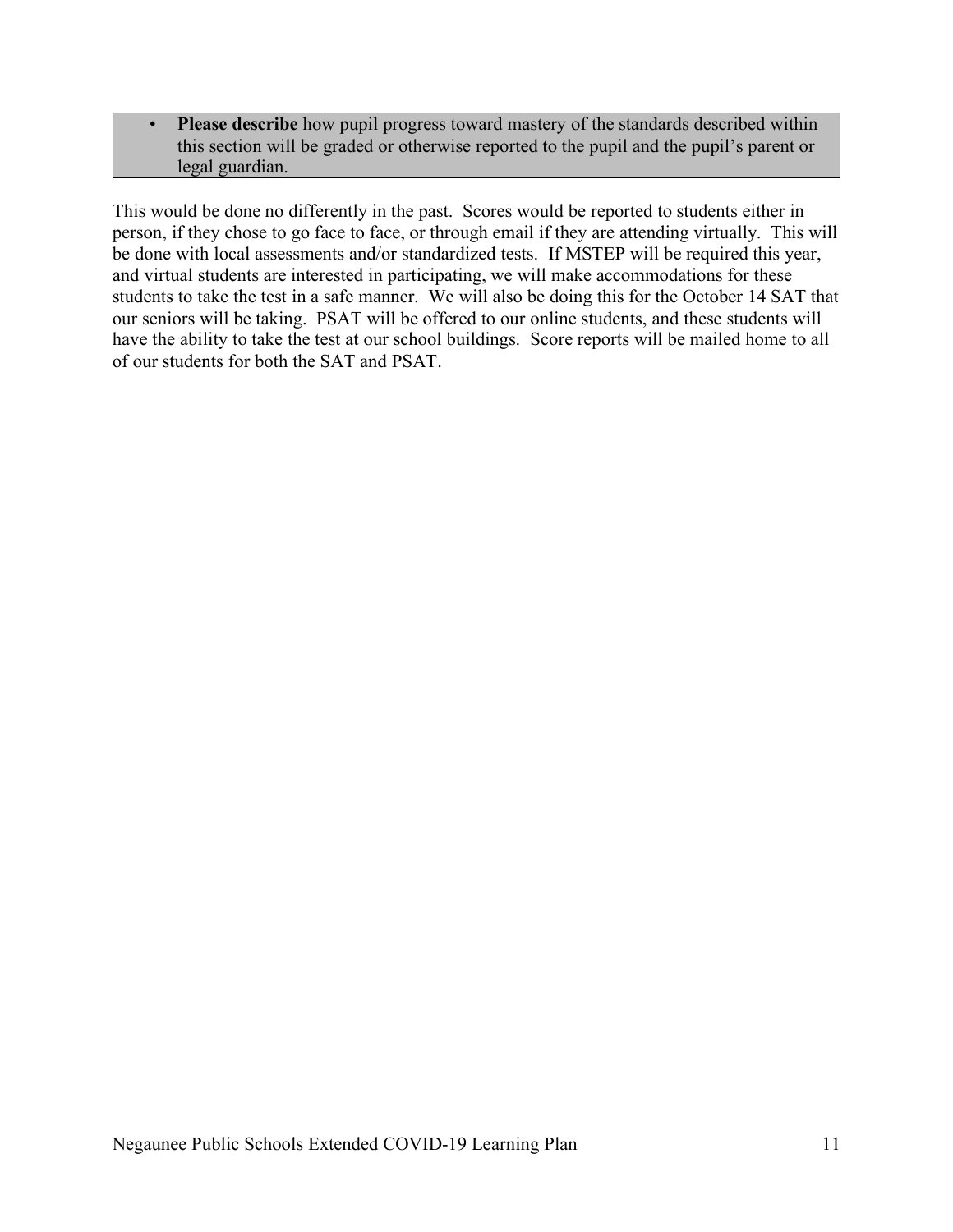#### **Equitable Access**

• If delivering pupil instruction virtually, please **describe** how the District/PSA will provide pupils with equitable access to technology and the internet necessary to participate in instruction.

Negaunee Public Schools will provide Chromebooks to any virtual family that needs one. This has already occurred, and if parents need assistance on technical support, we will provide this. We also have hot spots set up in the parking lots of our district school buildings. If internet is a concern for families, they will have the ability to drive near the school to carry out their online program. If parents are unable to drive to a location and do not have internet at home, we will provide packet learning for these students. The packets will be put together by the teaching staff and assembled by our building office personnel. Packets will be delivered by our school buses to those families who request this type of instruction.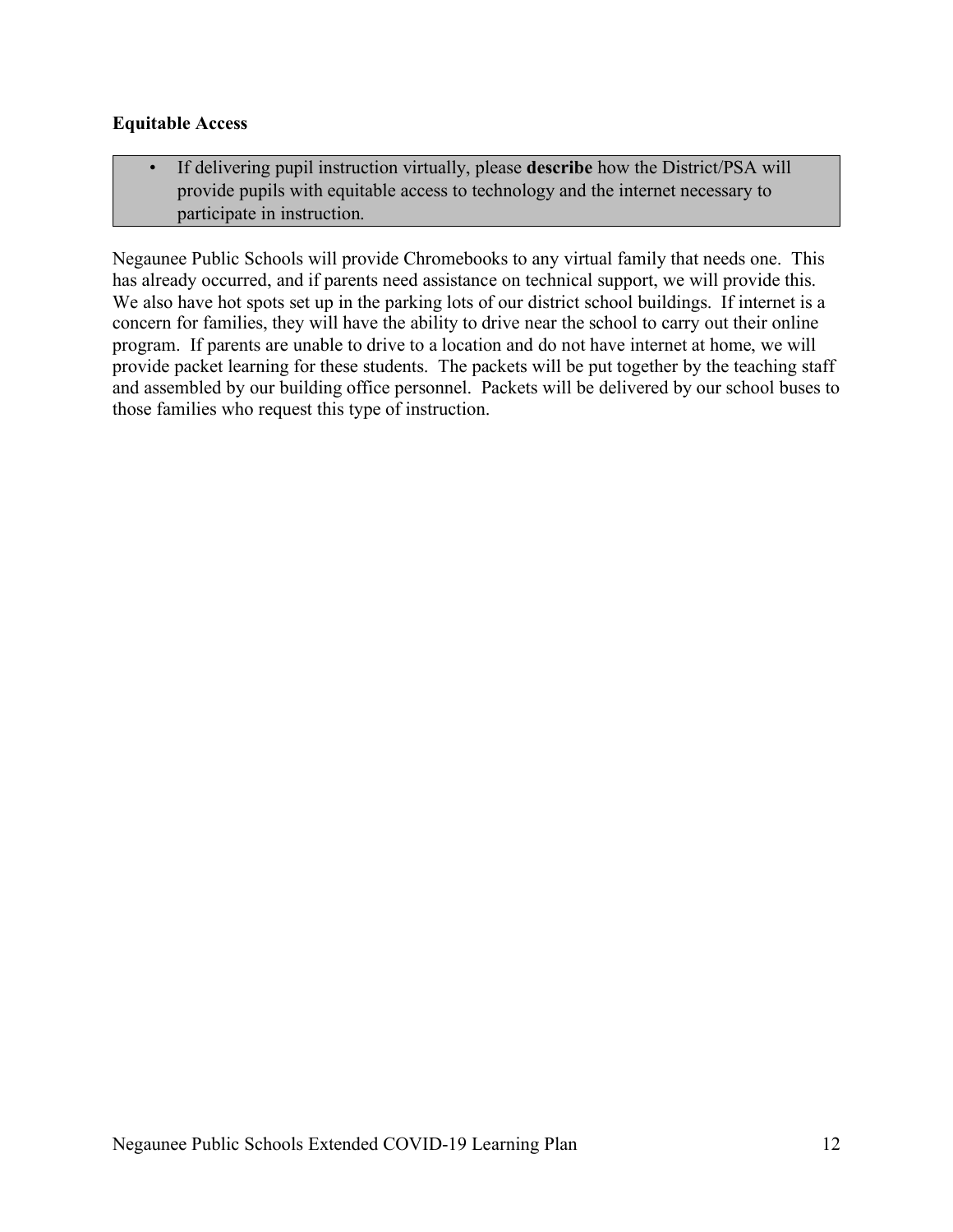• **Please describe** how the District/PSA will ensure that students with disabilities will be provided with equitable access to instruction and accommodation in accordance with applicable state and federal laws, rules and regulations.

Students with disabilities will continue to receive a Free Appropriate Public Education. Special instruction and accommodations, as outlined in their IEP or Section 504 plans, will be implemented in one of the following ways:

- **Virtual instruction for grades 6-12 -** Teachers of record, assigned through our online vendor will provide curriculum, accommodations, and office hours if students need additional guidance. The student's District IEP or Section 504 Plan will also be implemented by the vendor with oversight by a District special education teacher/mentor who will be assigned to each qualifying student. This teacher/mentor will check-in regularly (minimum of two times per week) with the student/parent to ensure the child is on-track and to connect the student with any necessary resources that may be needed to ensure success. Ancillary services will continue to be provided by the District in a manner agreed upon by the parents and therapist/consultant.
- **Virtual instruction for grades JK-5 -** Teachers of record, assigned by the District will provide curriculum, accommodations, and office hours if students need additional guidance. Accommodations will be logged in the vendor's database by the Special Education District Coordinator. The student's District IEP or Section 504 Plan will also be implemented by the District with oversight by an assigned special education teacher/mentor who will be assigned to each qualifying student. This teacher/mentor will check-in regularly with the student/parent to ensure the child is on-track and to connect the student with any necessary resources that may be needed to ensure success, provide reteaching opportunities, and/or to collaborate with parents regarding the delivery of curricular material to their children in such a way the the child will respond best. Ancillary services will continue to be provided by the District in a manner agreed upon by the parents and therapist/consultant.
- **Virtual Early Childhood Special Education** students will be assigned a certified ECSE teacher, who will be responsible for the delivery of preschool curriculum and materials via email or delivery. The teacher will also contact parents via phone, email, or face-toface technology at least two times per week. Ancillary services will continue to be provided by the District in a manner agreed upon by the parents and therapist/consultant.
- **Contingency Learning Plans** will be written for EVERY student in the District, including input from the parents, in the event of any triggering events including, but not limited to:
	- o The district is placed in a Phase I, II, or III either by EO or community decision
	- o The district chooses a remote mode of instruction during Phase IV, V, or VI
	- o A parent chooses to keep the student home due to health and safety issues
	- o Student illness due to COVID-19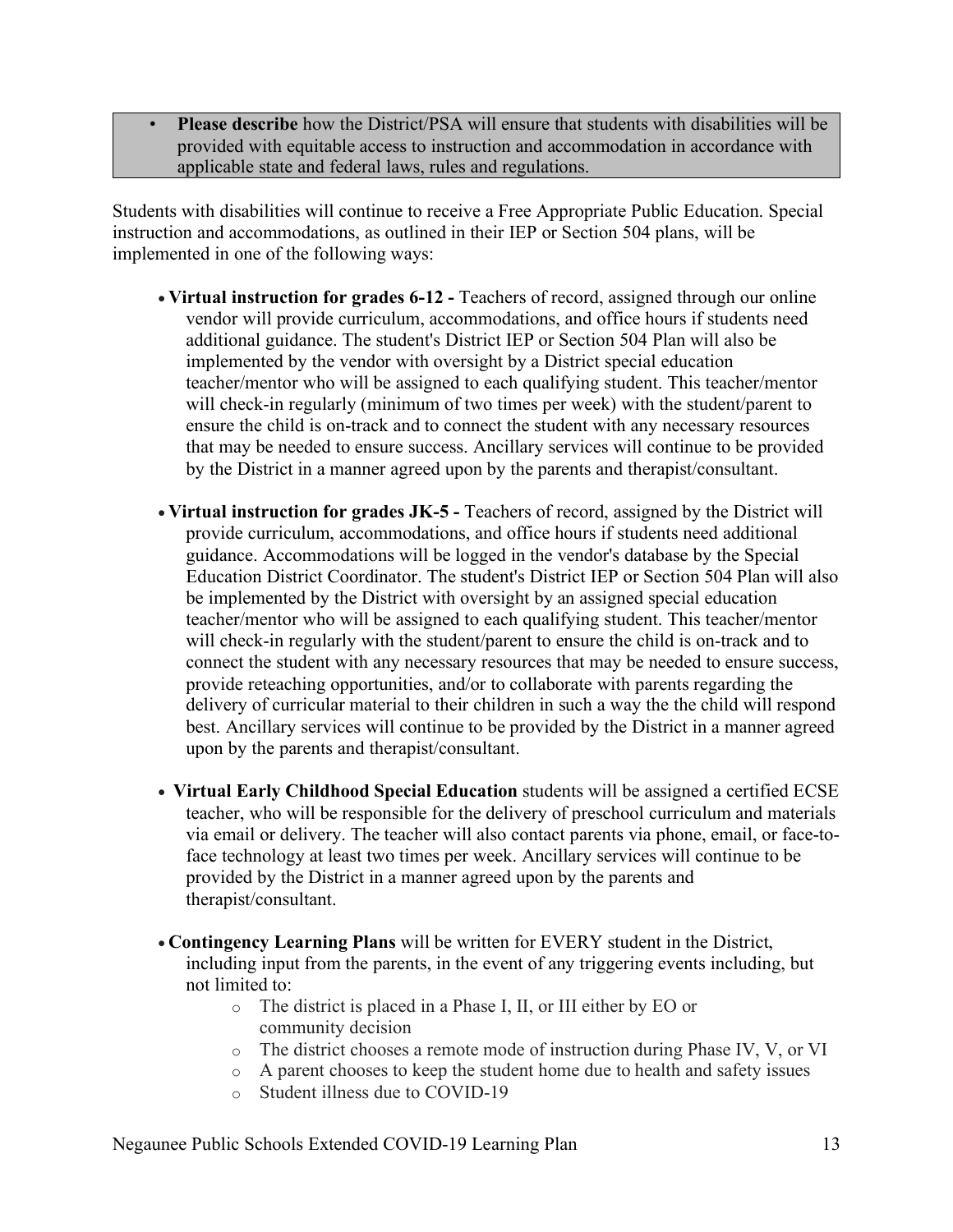- o Household member(s) quarantined due to exposure to COVID-19
- o Will be developed and revised outside of the IEP process.